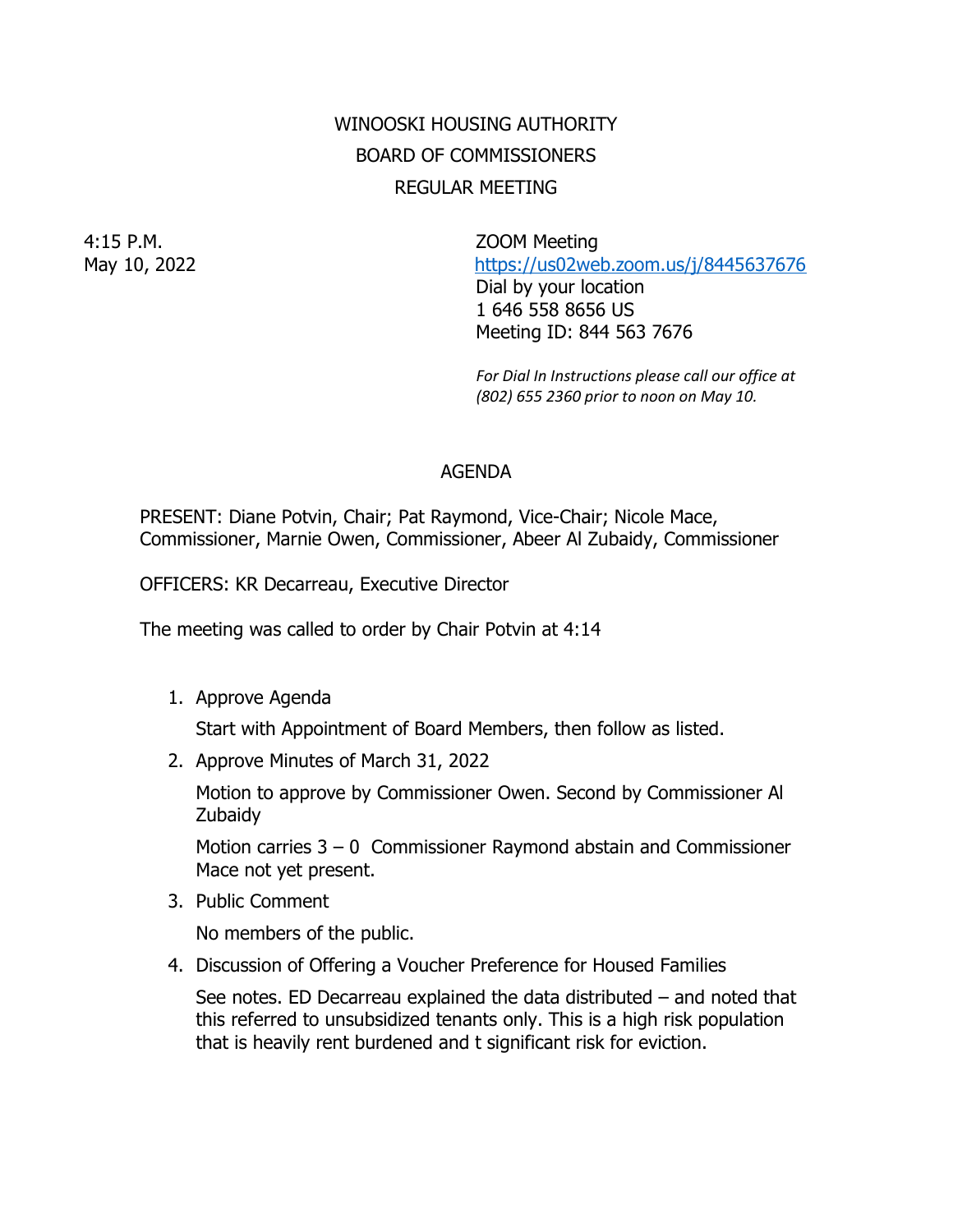ED Decarreau also noted that we will raise our fair market rents to 120% of the HUD rates as allowed. Vermont State Housing is also raising the rent limits.

Commissioner Mace noted that we have vouchers available and should use this.

ED Decarreau noted that there is concern that families who are rent burdened may also be living in apartments that we cannot fund either due to overcrowding, living conditions, or rent amounts exceeding our limits.

Commissioner Mace supported keeping our policy to anyone rent burdened and not limiting to VERAP participants.

5. Discussion of Change to Leave Time

See Notes

There was a discussion about the benefit of a shared sick back.

Commissioner Owen noted that generally speaking was supportive of combined time off based on her experience. The Board was also supportive.

6. Review of Emergency Management Policy

See Notes

Commissioner Mace asked if this policy were available from other Housing Authorities. ED Decarreau noted that most sample policies included procedures and other specifics and others are older and not specific to Winooski's risks.

7. Update on CHC's Work with St. Stephens

See Notes.

8. Appointment of Board Members for Franklin Elm and Spring Barlow Corporations.

ED Decarreau noted that the goal is to have a small council for each building to discuss how the building runs. Aso noted that meeting in multiple languages at once is difficult.

Commissioner Al Zubaidy noted that the school engages parents of students by meeting individually.

Appointed to Franklin Elm Board: Commissioner Al Zubaidy and Owen

Appointed to Spring Barlow Board: Commissioners Raymond and Potvin

9. Other Business